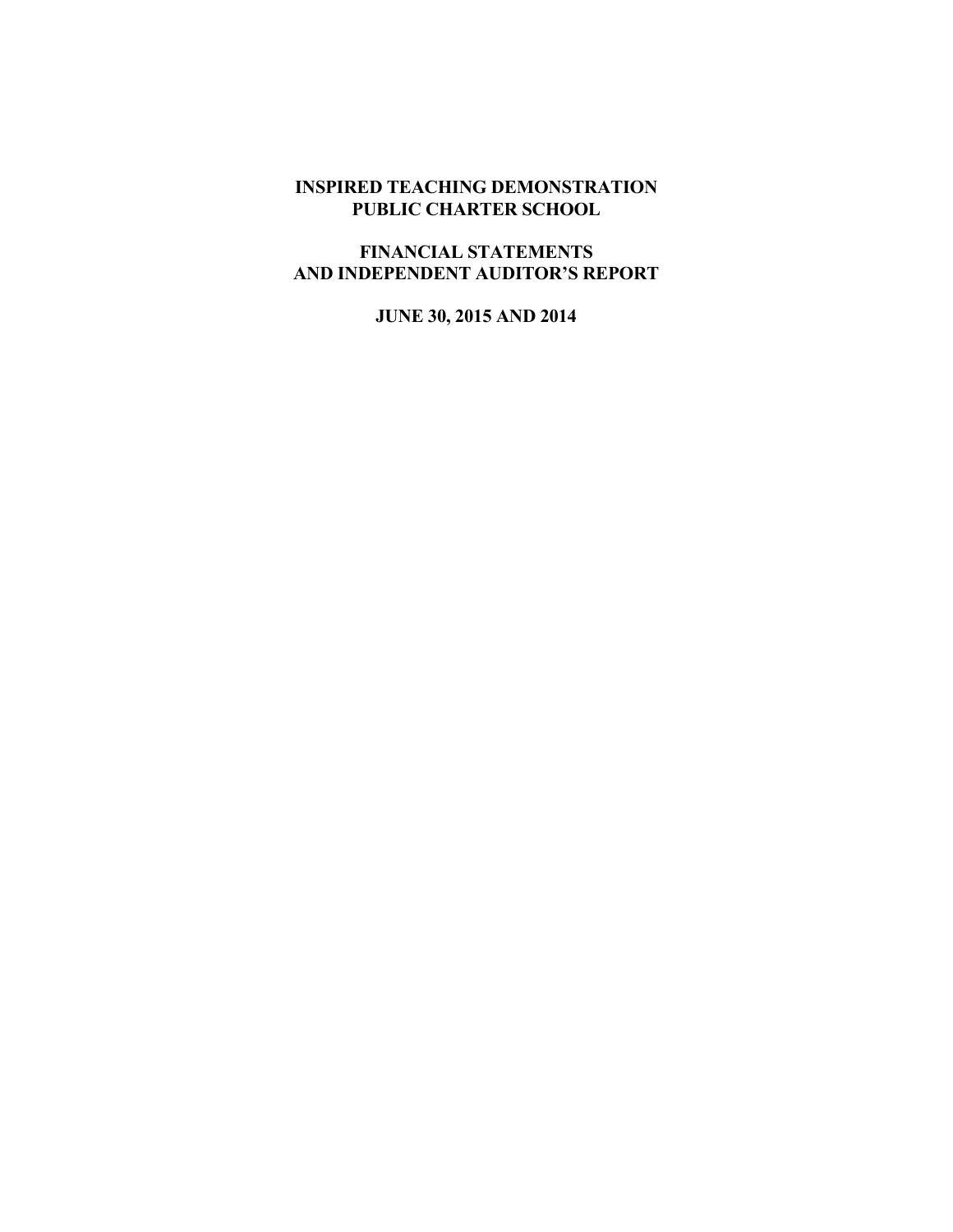# TABLE OF CONTENTS

|                                                                                                                                                                                                 | Page No        |
|-------------------------------------------------------------------------------------------------------------------------------------------------------------------------------------------------|----------------|
| <b>INDEPENDENT AUDITOR'S REPORT</b>                                                                                                                                                             | $1 - 2$        |
| <b>FINANCIAL STATEMENTS</b>                                                                                                                                                                     |                |
| <b>Statements of Financial Position</b>                                                                                                                                                         | $\overline{3}$ |
| Statement of Activities, Year Ended June 30, 2015                                                                                                                                               | 4              |
| Statement of Activities, Year Ended June 30, 2014                                                                                                                                               | 5              |
| Statement of Functional Expenses, Year Ended June 30, 2015                                                                                                                                      | 6              |
| Statement of Functional Expenses, Year Ended June 30, 2014                                                                                                                                      | $\tau$         |
| <b>Statements of Cash Flows</b>                                                                                                                                                                 | 8              |
| Notes to the Financial Statements                                                                                                                                                               | $9 - 15$       |
| <b>Independent Auditor's Report on Internal Control over</b><br><b>Financial Reporting and on Compliance and Other Matters</b><br><b>Based on an Audit of Financial Statements Performed in</b> |                |
| <b>Accordance with Government Auditing Standards</b>                                                                                                                                            | $16 - 17$      |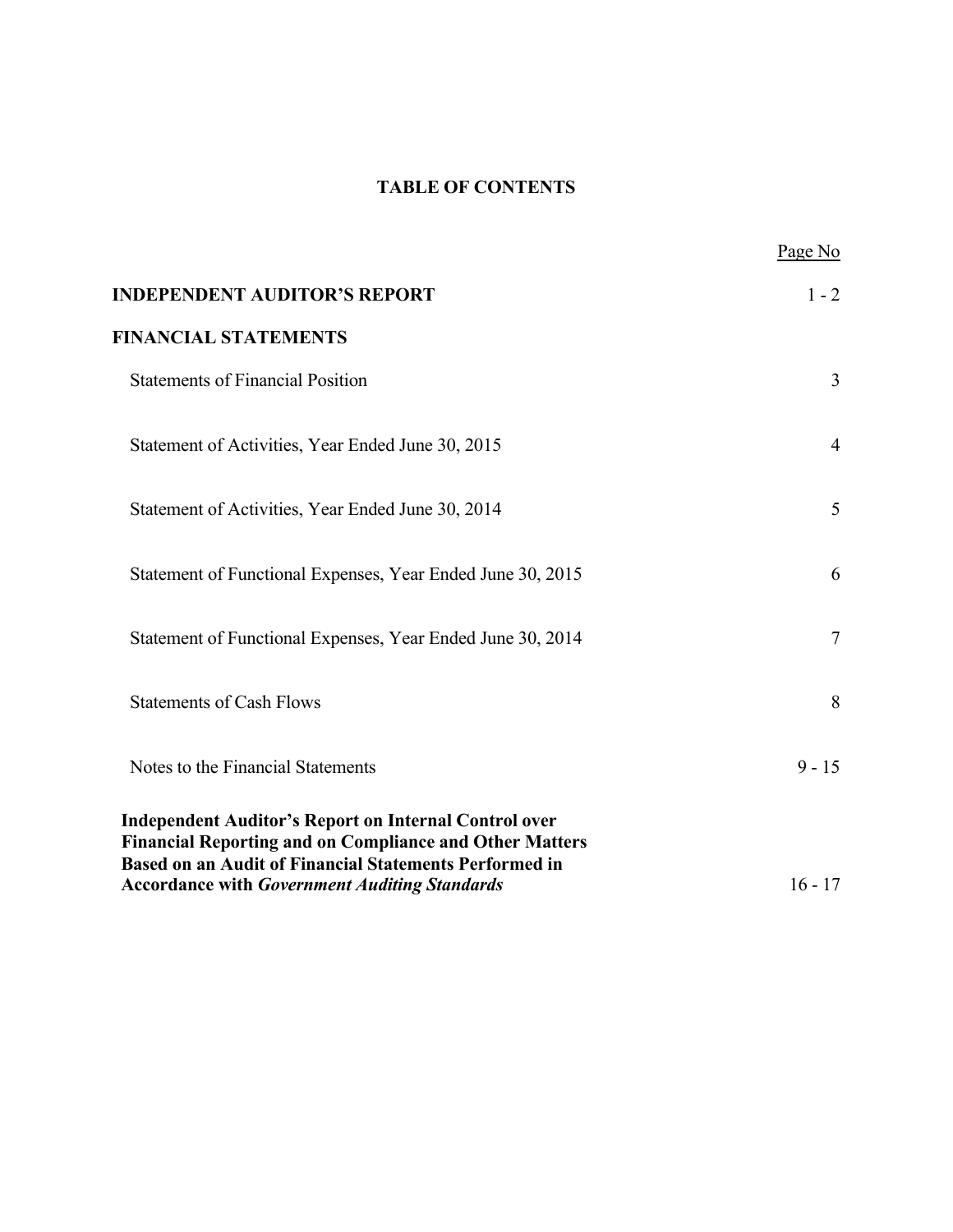

1730 Rhode Island Avenue, NW Suite 800 Washington, DC 20036 (202) 296-3306 Fax: (202) 296-0059

Independent Auditor's Report

To the Board of Directors of Inspired Teaching Demonstration Public Charter School Washington, DC

We have audited the accompanying financial statements of Inspired Teaching Demonstration Public Charter School ("the School"), which comprise the statements of financial position as of June 30, 2015 and 2014, and the related statements of activities, functional expenses and cash flows for the years then ended, and the related notes to the financial statements.

## Management's Responsibility for the Financial Statements

Management is responsible for the preparation and fair presentation of these financial statements in accordance with accounting principles generally accepted in the United States of America; this includes the design, implementation, and maintenance of internal control relevant to the preparation and fair presentation of financial statements that are free from material misstatement, whether due to fraud or error.

#### Auditor's Responsibility

Our responsibility is to express an opinion on these financial statements based on our audit. We conducted our audit in accordance with auditing standards generally accepted in the United States of America. Those standards require that we plan and perform the audit to obtain reasonable assurance about whether the financial statements are free from material misstatement.

An audit involves performing procedures to obtain audit evidence about the amounts and disclosures in the financial statements. The procedures selected depend on the auditor's judgment, including the assessment of the risks of material misstatement of the financial statements, whether due to fraud or error. In making those risk assessments, the auditor considers internal control relevant to the entity's preparation and fair presentation of the financial statements in order to design audit procedures that are appropriate in the circumstances, but not for the purpose of expressing an opinion on the effectiveness of the entity's internal control. Accordingly, we express no such opinion. An audit also includes evaluating the appropriateness of accounting policies used and the reasonableness of significant accounting estimates made by management, as well as evaluating the overall presentation of the financial statements.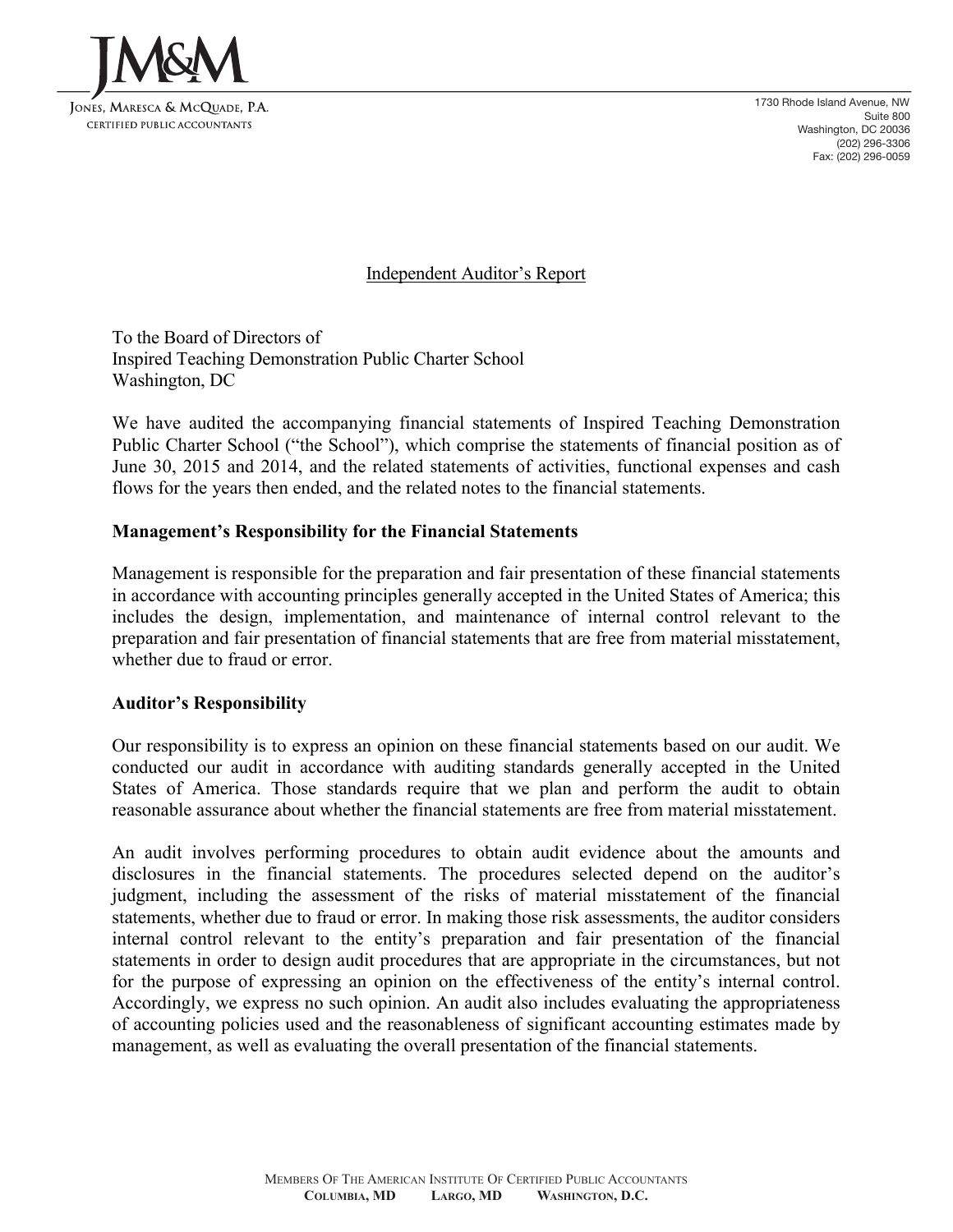Independent Auditor's Report Inspired Teaching Demonstration Public Charter School Page Two

We believe that the audit evidence we have obtained is sufficient and appropriate to provide a basis for our audit opinion.

#### Opinion

In our opinion, the 2015 financial statements referred to above present fairly, in all material respects, the financial position of Inspired Teaching Demonstration Public Charter School as of June 30, 2015, and the changes in its net assets and its cash flows for the year then ended in accordance with accounting principles generally accepted in the United States of America.

#### Prior Period Financial Statements

The financial statements as of June 30, 2014, were audited by McQuade Brennan, LLP, who merged with Jones, Maresca & McQuade, P.A. as of February 1, 2015, and whose report dated October 20, 2014, expressed an unmodified opinion on those statements.

Jam Marina & Mc Quade PA

Washington, DC October 21, 2015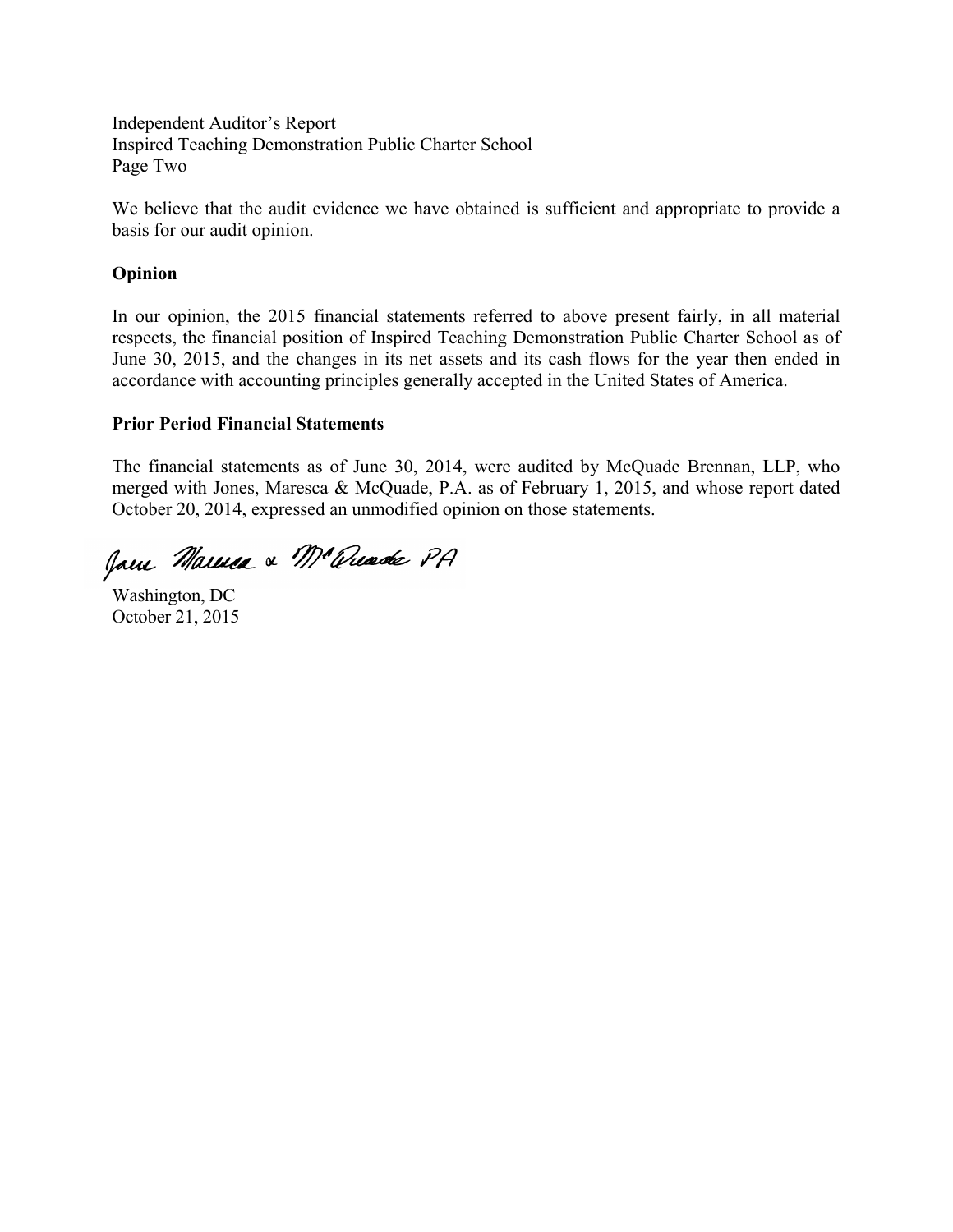# INSPIRED TEACHING DEMONSTRATION PUBLIC CHARTER SCHOOL STATEMENTS OF FINANCIAL POSITION JUNE 30, 2015 AND 2014

|                                         | 2015                      | 2014                    |
|-----------------------------------------|---------------------------|-------------------------|
| <b>ASSETS</b>                           |                           |                         |
| <b>CURRENT ASSETS</b>                   |                           |                         |
| Cash and cash equivalents               | 1,635,718<br>$\mathbb{S}$ | \$<br>927,788           |
| Grants receivable                       | 11,897                    | 287,096                 |
| Accounts receivable                     | 39,399                    | 4,222                   |
| Prepaid expenses                        | 5,306                     | 15,458                  |
| Total current assets                    | 1,692,320                 | 1,234,564               |
| PROPERTY AND EQUIPMENT, NET             | 135,376                   | 85,510                  |
| <b>OTHER ASSETS</b>                     |                           |                         |
| Equity investment                       | 405,152                   | 375,152                 |
| Deposits                                | 27,433                    | 22,433                  |
| Total other assets                      | 432,585                   | 397,585                 |
| <b>TOTAL ASSETS</b>                     | 2,260,281<br>\$           | 1,717,659<br>\$         |
| <b>LIABILITIES AND NET ASSETS</b>       |                           |                         |
| <b>CURRENT LIABILITIES</b>              |                           |                         |
| Accounts payable                        | \$<br>62,042              | $\mathbb{S}$<br>108,797 |
| Accrued salaries and expenses           | 34,941                    | 110,630                 |
| <b>Total liabilities</b>                | 96,983                    | 219,427                 |
| <b>NET ASSETS</b>                       |                           |                         |
| Unrestricted                            | 2,146,184                 | 1,476,922               |
| Temporarily restricted                  | 17,114                    | 21,310                  |
| Total net assets                        | 2,163,298                 | 1,498,232               |
| <b>TOTAL LIABILITIES AND NET ASSETS</b> | 2,260,281<br>\$           | \$<br>1,717,659         |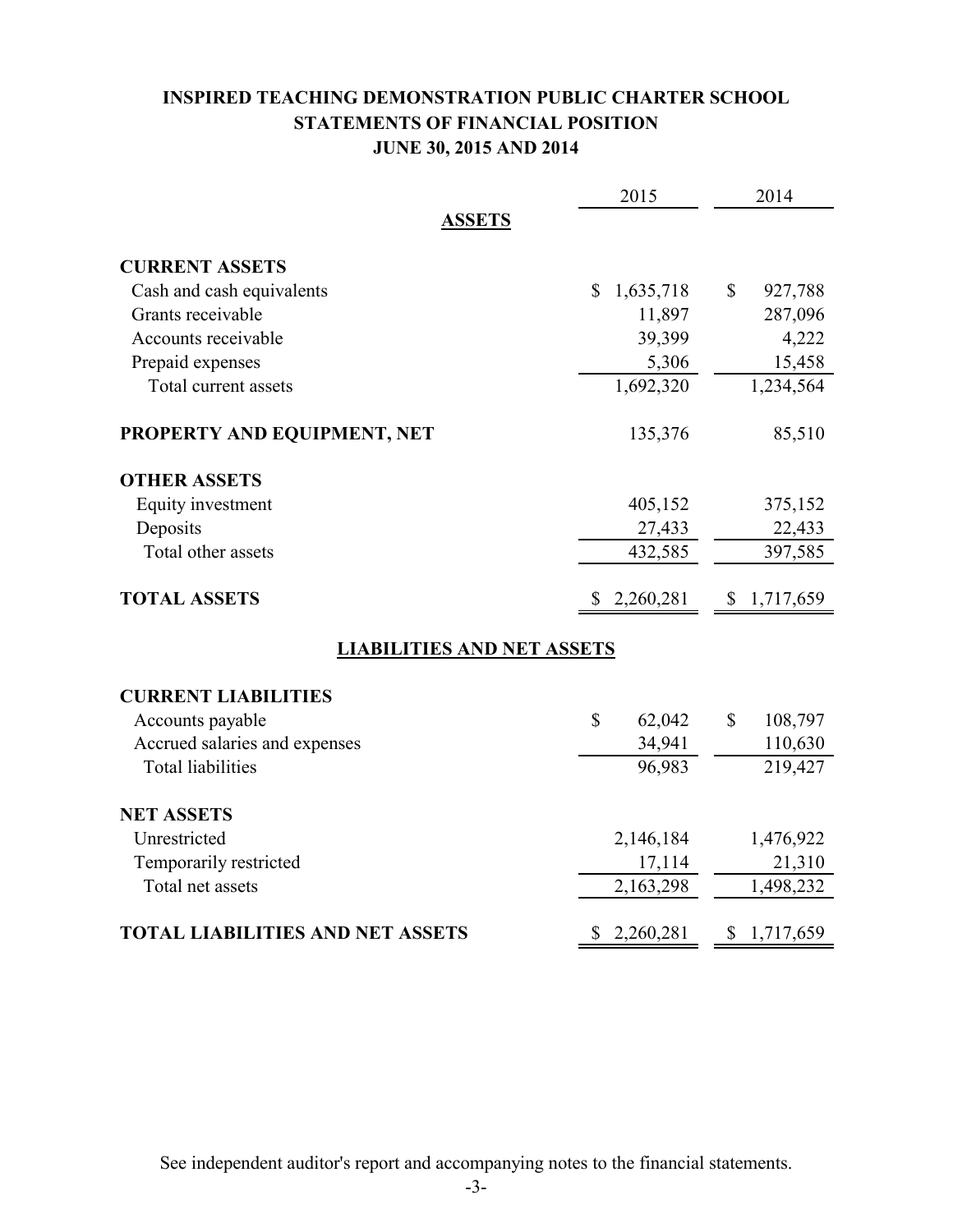# INSPIRED TEACHING DEMONSTRATION PUBLIC CHARTER SCHOOL STATEMENT OF ACTIVITIES FOR THE YEAR ENDED JUNE 30, 2015

|                                       | Temporarily     |              |                           |  |
|---------------------------------------|-----------------|--------------|---------------------------|--|
|                                       | Unrestricted    | Restricted   | Total                     |  |
| <b>REVENUE, GAINS AND SUPPORT</b>     |                 |              |                           |  |
| Per pupil appropriations              | \$<br>4,216,374 | \$           | $\mathbb{S}$<br>4,216,374 |  |
| Per pupil facility allowance          | 973,824         |              | 973,824                   |  |
| Federal entitlements and grants       | 118,184         |              | 118,184                   |  |
| Other grants and contributions        | 93,021          |              | 93,021                    |  |
| Donated services and materials        | 121,984         |              | 121,984                   |  |
| Gain on equity investment             | 30,000          |              | 30,000                    |  |
| Interest                              | 1,106           |              | 1,106                     |  |
| Program service fees                  | 29,198          |              | 29,198                    |  |
| Net assets released from restrictions | 4,196           | (4,196)      |                           |  |
| Total revenue, gains and support      | 5,587,887       | (4,196)      | 5,583,691                 |  |
| <b>EXPENSES</b>                       |                 |              |                           |  |
| Program - educational services        | 4,240,311       |              | 4,240,311                 |  |
| General and administrative services   | 664,810         |              | 664,810                   |  |
| Fundraising                           | 13,504          |              | 13,504                    |  |
| Total expenses                        | 4,918,625       |              | 4,918,625                 |  |
| <b>CHANGE IN NET ASSETS</b>           | 669,262         | (4,196)      | 665,066                   |  |
| <b>NET ASSETS, beginning of year</b>  | 1,476,922       | 21,310       | 1,498,232                 |  |
| NET ASSETS, end of year               | \$2,146,184     | \$<br>17,114 | \$2,163,298               |  |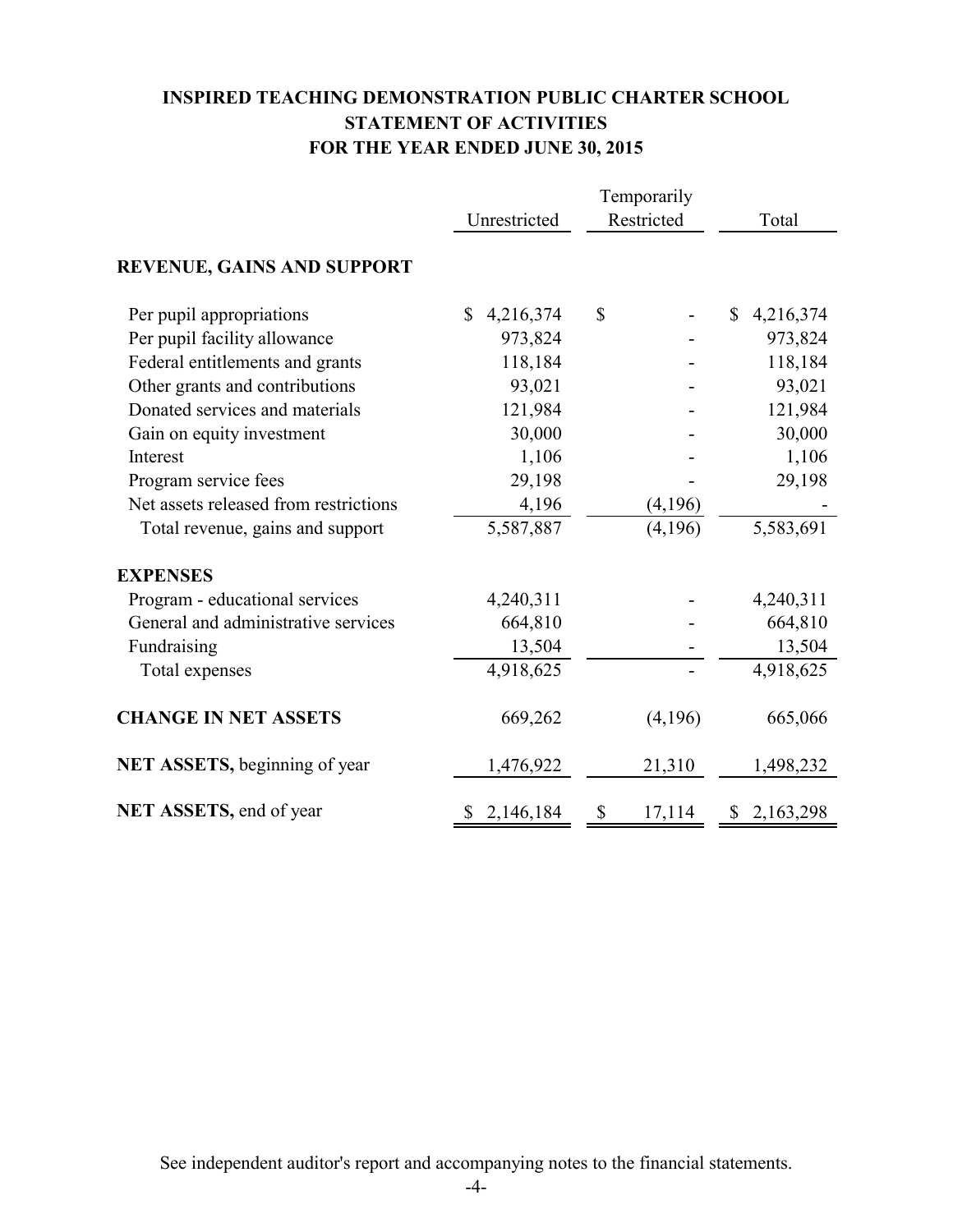# INSPIRED TEACHING DEMONSTRATION PUBLIC CHARTER SCHOOL STATEMENT OF ACTIVITIES FOR THE YEAR ENDED JUNE 30, 2014

|                                       | Temporarily     |              |                 |  |
|---------------------------------------|-----------------|--------------|-----------------|--|
|                                       | Unrestricted    | Restricted   | Total           |  |
| <b>REVENUE AND SUPPORT</b>            |                 |              |                 |  |
| Per pupil appropriations              | 3,329,568<br>\$ | \$           | 3,329,568<br>\$ |  |
| Per pupil facility allowance          | 804,000         |              | 804,000         |  |
| Federal entitlements and grants       | 417,564         |              | 417,564         |  |
| Other grants and contributions        | 123,838         | 20,000       | 143,838         |  |
| Donated services and materials        | 38,458          |              | 38,458          |  |
| Interest                              | 728             |              | 728             |  |
| Program service fees                  | 22,213          |              | 22,213          |  |
| Other revenue                         | 54              |              | 54              |  |
| Net assets released from restrictions | 3,490           | (3,490)      |                 |  |
| Total revenue and support             | 4,739,913       | 16,510       | 4,756,423       |  |
| <b>EXPENSES</b>                       |                 |              |                 |  |
| Program - educational services        | 3,628,864       |              | 3,628,864       |  |
| General and administrative services   | 425,475         |              | 425,475         |  |
| Fundraising                           | 21,681          |              | 21,681          |  |
| Total expenses                        | 4,076,020       |              | 4,076,020       |  |
| <b>CHANGE IN NET ASSETS</b>           | 663,893         | 16,510       | 680,403         |  |
| NET ASSETS, beginning of year         | 813,029         | 4,800        | 817,829         |  |
| NET ASSETS, end of year               | 1,476,922<br>S. | 21,310<br>\$ | 1,498,232<br>\$ |  |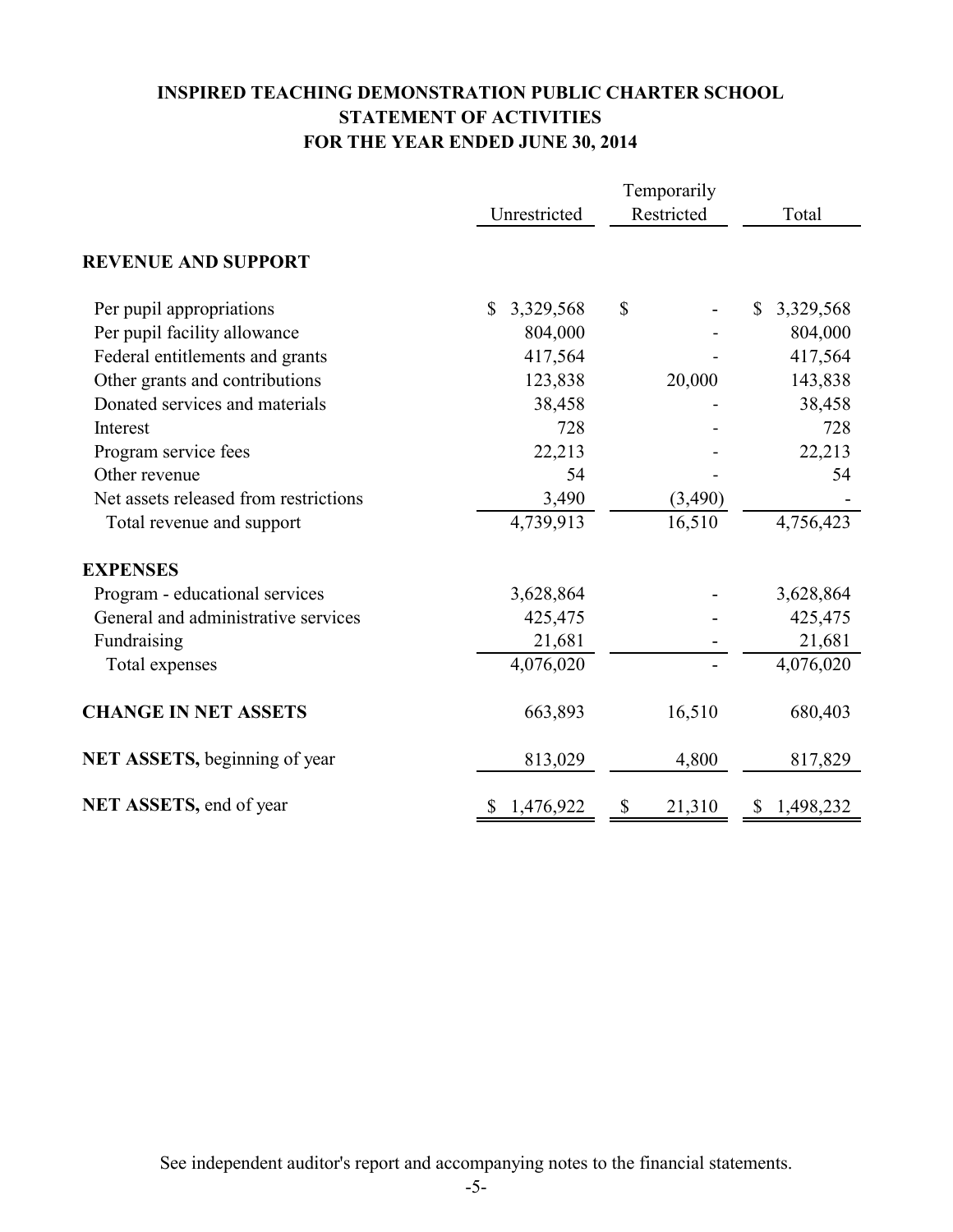#### INSPIRED TEACHING DEMONSTRATION PUBLIC CHARTER SCHOOL STATEMENT OF FUNCTIONAL EXPENSES FOR THE YEAR ENDED JUNE 30, 2015

|                                    | Program-<br>Educational<br><b>Services</b> | <b>General</b> and<br>Administrative<br><b>Services</b> | <b>Fundraising</b> | <b>Total</b>    |  |
|------------------------------------|--------------------------------------------|---------------------------------------------------------|--------------------|-----------------|--|
| Personnel Costs                    |                                            |                                                         |                    |                 |  |
| Salaries                           | \$2,012,023                                | \$<br>232,450                                           | \$                 | \$<br>2,244,473 |  |
| <b>Employee benefits</b>           | 125,533                                    | 14,503                                                  |                    | 140,036         |  |
| Payroll taxes                      | 161,070                                    | 18,609                                                  |                    | 179,679         |  |
| Professional development           | 29,636                                     |                                                         |                    | 29,636          |  |
| Other staff-related expense        | 36,307                                     | 1,290                                                   |                    | 37,597          |  |
| <b>Total Personnel Costs</b>       | 2,364,569                                  | 266,852                                                 |                    | 2,631,421       |  |
| <b>Direct Student Costs</b>        |                                            |                                                         |                    |                 |  |
| Supplies, materials, snacks        | 36,612                                     |                                                         |                    | 36,612          |  |
| Contracted instruction fees        | 479,867                                    |                                                         |                    | 479,867         |  |
| Textbooks                          | 32,236                                     |                                                         |                    | 32,236          |  |
| Student food service program       | 60,594                                     |                                                         |                    | 60,594          |  |
| Fieldwork and other transportation | 13,210                                     |                                                         |                    | 13,210          |  |
| Other student costs                | 3,012                                      |                                                         |                    | 3,012           |  |
| <b>Total Direct Student Costs</b>  | 625,531                                    |                                                         |                    | 625,531         |  |
| Occupancy Expense                  |                                            |                                                         |                    |                 |  |
| Rent                               | 999,910                                    | 20,406                                                  |                    | 1,020,316       |  |
| Maintenance and repairs            | 80                                         |                                                         |                    | 80              |  |
| Utilities and garbage removal      | 14,947                                     | 244                                                     |                    | 15,191          |  |
| Janitorial supplies                | 134                                        | $\overline{2}$                                          |                    | 136             |  |
| <b>Total Occupancy Expense</b>     | 1,015,071                                  | 20,652                                                  |                    | 1,035,723       |  |
| Office Expense                     |                                            |                                                         |                    |                 |  |
| Office supplies                    | 15,140                                     | 1,750                                                   |                    | 16,890          |  |
| Computer and related               | 28,476                                     | 3,290                                                   |                    | 31,766          |  |
| Equipment rental                   | 13,409                                     | 1,550                                                   |                    | 14,959          |  |
| Telecommunication                  | 12,286                                     | 1,419                                                   |                    | 13,705          |  |
| Printing and publications          | 1,583                                      | 183                                                     |                    | 1,766           |  |
| Postage and shipping               | 1,847                                      | 215                                                     |                    | 2,062           |  |
| <b>Total Office Expense</b>        | 72,741                                     | 8,407                                                   |                    | 81,148          |  |
| General Expense                    |                                            |                                                         |                    |                 |  |
| Insurance                          | 15,737                                     | 1,818                                                   |                    | 17,555          |  |
| Authorizer fees                    |                                            | 52,898                                                  |                    | 52,898          |  |
| Depreciation                       | 57,214                                     | 3,007                                                   |                    | 60,221          |  |
| Professional fees                  | 86,948                                     | 60,956                                                  |                    | 147,904         |  |
| Fees and licenses                  | 2,500                                      | 203,405                                                 |                    | 205,905         |  |
| Donated legal services             |                                            | 46,815                                                  |                    | 46,815          |  |
| Fundraiser expenses                |                                            |                                                         | 9,648              | 9,648           |  |
| Bad debt pledges                   |                                            |                                                         | 3,856              | 3,856           |  |
| <b>Total General Expense</b>       | 162,399                                    | 368,899                                                 | 13,504             | 544,802         |  |
| TOTAL EXPENSES                     | \$4,240,311                                | \$<br>664,810                                           | 13,504<br>\$       | \$<br>4,918,625 |  |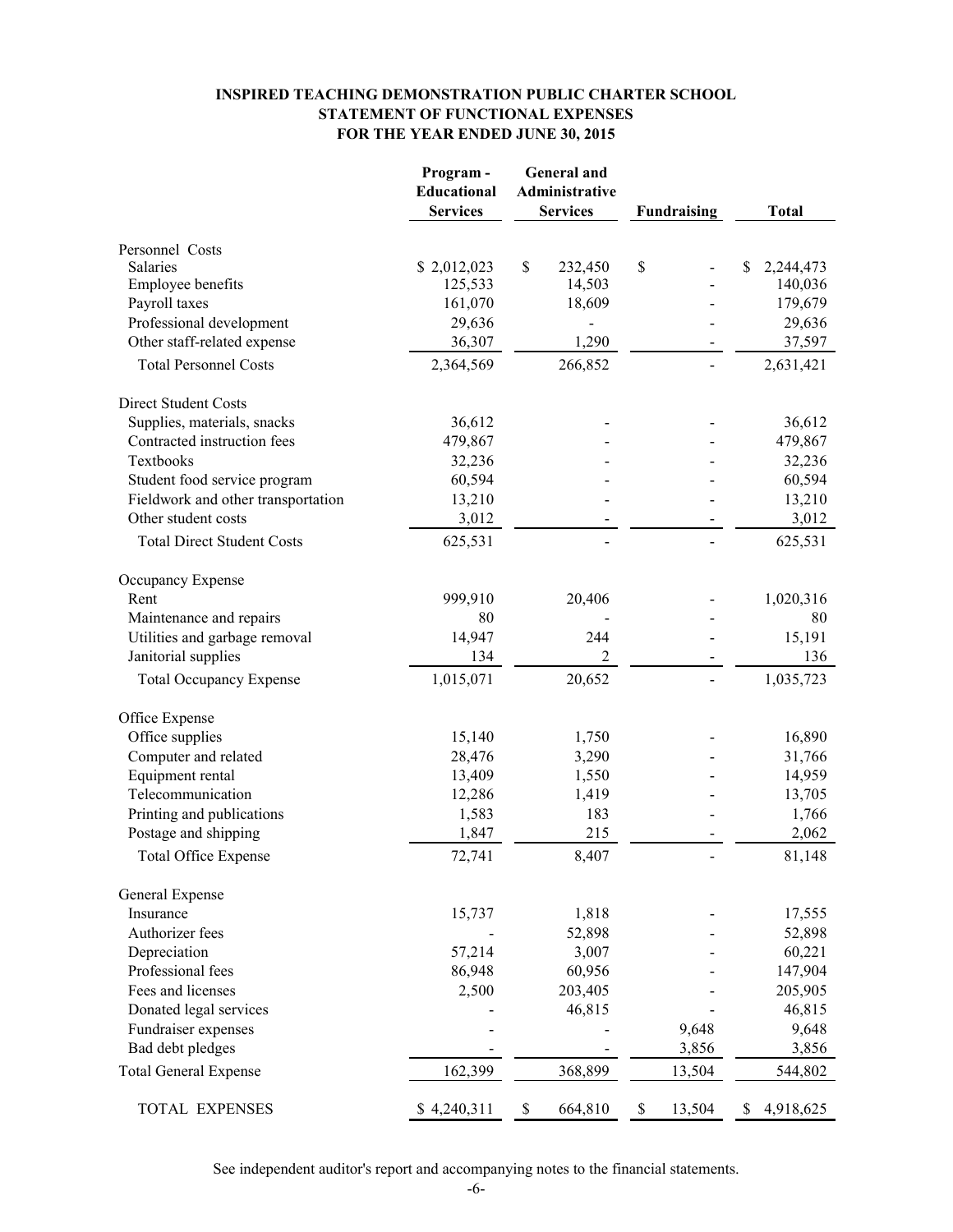#### INSPIRED TEACHING DEMONSTRATION PUBLIC CHARTER SCHOOL STATEMENT OF FUNCTIONAL EXPENSES FOR THE YEAR ENDED JUNE 30, 2014

|                                    | Program-        | <b>General</b> and    |                    |                 |
|------------------------------------|-----------------|-----------------------|--------------------|-----------------|
|                                    | Educational     | <b>Administrative</b> |                    |                 |
|                                    | <b>Services</b> | <b>Services</b>       | <b>Fundraising</b> | <b>Total</b>    |
| Personnel Costs                    |                 |                       |                    |                 |
| Salaries                           | \$<br>1,770,673 | \$<br>203,150         | \$                 | \$<br>1,973,823 |
| Employee benefits                  | 88,873          | 10,442                |                    | 99,315          |
| Payroll taxes                      | 139,305         | 16,368                |                    | 155,673         |
| Professional development           | 150,309         |                       |                    | 150,309         |
| Other staff-related expense        | 7,512           | 665                   |                    | 8,177           |
| <b>Total Personnel Costs</b>       | 2,156,672       | 230,625               |                    | 2,387,297       |
| Direct student costs               |                 |                       |                    |                 |
| Supplies, materials, snacks        | 39,430          |                       |                    | 39,430          |
| Contracted instruction fees        | 225,071         |                       |                    | 225,071         |
| Textbooks                          | 17,498          |                       |                    | 17,498          |
| Student assessments                | 2,015           |                       |                    | 2,015           |
| Student food service program       | 71,945          |                       |                    | 71,945          |
| Fieldwork and other transportation | 3,198           |                       |                    | 3,198           |
| Other student costs                | 12,244          |                       |                    | 12,244          |
| <b>Total Direct Student Costs</b>  | 371,401         |                       |                    | 371,401         |
| Occupancy Expense                  |                 |                       |                    |                 |
| Rent                               | 548,944         | 8,960                 |                    | 557,904         |
| Maintenance and repairs            | 2,437           | 40                    |                    | 2,477           |
| Utilities and garbage removal      | 120,848         | 1,973                 |                    | 122,821         |
| Janitorial supplies                | 542             | 9                     |                    | 551             |
| Contracted building services       | 58,351          | 952                   |                    | 59,303          |
| <b>Total Occupancy Expense</b>     | 731,122         | 11,934                |                    | 743,056         |
| Office Expense                     |                 |                       |                    |                 |
| Office supplies                    | 14,091          | 1,656                 |                    | 15,747          |
| Equipment rental                   | 7,608           | 894                   |                    | 8,502           |
| Telecommunication                  | 11,330          | 1,331                 |                    | 12,661          |
| Printing and publications          | 1,778           | 209                   |                    | 1,987           |
| Postage and shipping               | 691             | 81                    |                    | 772             |
| Computer and related               | 25,701          | 3,019                 |                    | 28,720          |
| <b>Total Office Expense</b>        | 61,199          | 7,190                 |                    | 68,389          |
| General Expense                    |                 |                       |                    |                 |
| Insurance                          | 15,572          | 1,830                 |                    | 17,402          |
| Authorizer fees                    |                 | 23,948                |                    | 23,948          |
| Depreciation                       | 233,793         | 6,268                 |                    | 240,061         |
| Fees and licenses                  | 4,733           | 6,639                 | 21,681             | 33,053          |
| Professional fees                  | 7,078           | 98,050                |                    | 105,128         |
| Donated services/products          |                 | 38,458                |                    | 38,458          |
| Other general expenses             | 47,294          | 533                   |                    | 47,827          |
| <b>Total General Expense</b>       | 308,470         | 175,726               | 21,681             | 505,877         |
| <b>TOTAL EXPENSES</b>              | 3,628,864       | \$<br>425,475         | \$<br>21,681       | \$<br>4,076,020 |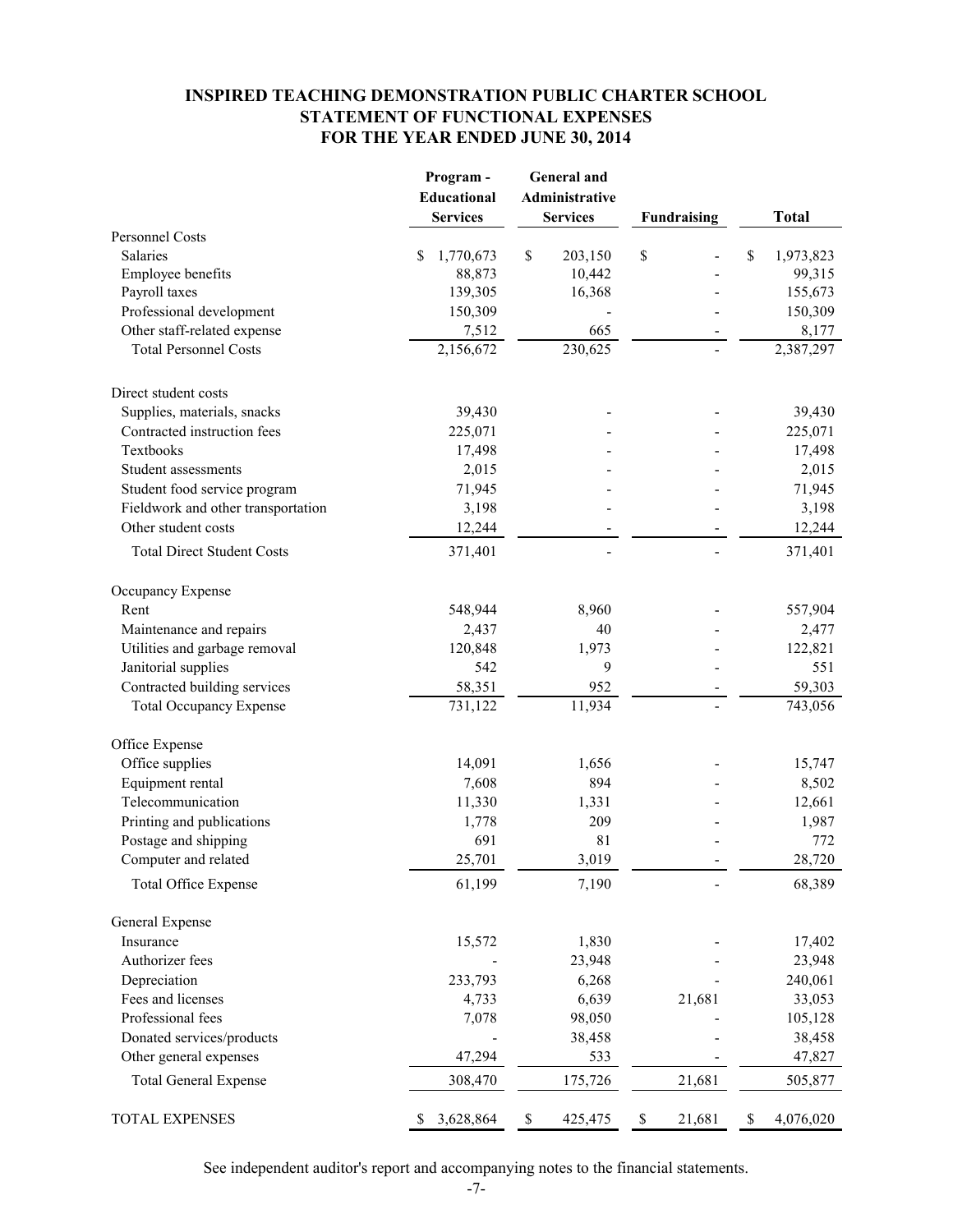# INSPIRED TEACHING DEMONSTRATION PUBLIC CHARTER SCHOOL STATEMENTS OF CASH FLOWS YEARS ENDED JUNE 30, 2015 AND 2014

|                                                           |    | 2015      |               | 2014       |  |
|-----------------------------------------------------------|----|-----------|---------------|------------|--|
| <b>CASH FLOWS FROM OPERATING ACTIVITIES</b>               |    |           |               |            |  |
| Change in net assets                                      | \$ | 665,066   | $\mathcal{S}$ | 680,403    |  |
| Adjustments to reconcile change in net assets to cash and |    |           |               |            |  |
| cash equivalents provided by operating activities:        |    |           |               |            |  |
| Gain on equity investment                                 |    | (30,000)  |               |            |  |
| Depreciation                                              |    | 60,221    |               | 240,061    |  |
| (Increase) decrease in assets:                            |    |           |               |            |  |
| Grant receivable                                          |    | 275,199   |               | (218,003)  |  |
| Accounts receivable                                       |    | (35, 177) |               | 2,047      |  |
| Prepaid expenses                                          |    | 10,152    |               | (11, 189)  |  |
| Deposits                                                  |    | (5,000)   |               |            |  |
| Increase (decrease) in liabilities:                       |    |           |               |            |  |
| Accounts payable                                          |    | (46, 755) |               | (307)      |  |
| Accrued salaries and expenses                             |    | (75,689)  |               | (16,992)   |  |
| Net cash provided by operating activities                 |    | 818,017   |               | 676,020    |  |
| <b>CASH FLOWS FROM INVESTING ACTIVITIES</b>               |    |           |               |            |  |
| Equity investment contributions                           |    |           |               | (375, 152) |  |
| Purchase of property and equipment                        |    | (110,087) |               | (16, 181)  |  |
| Net cash used in investing activities                     |    | (110,087) |               | (391, 333) |  |
| <b>NET INCREASE IN CASH</b>                               |    |           |               |            |  |
| <b>AND CASH EQUIVALENTS</b>                               |    | 707,930   |               | 284,687    |  |
| CASH AND CASH EQUIVALENTS, beginning of year              |    | 927,788   |               | 643,101    |  |
| CASH AND CASH EQUIVALENTS, end of year                    | \$ | 1,635,718 | \$            | 927,788    |  |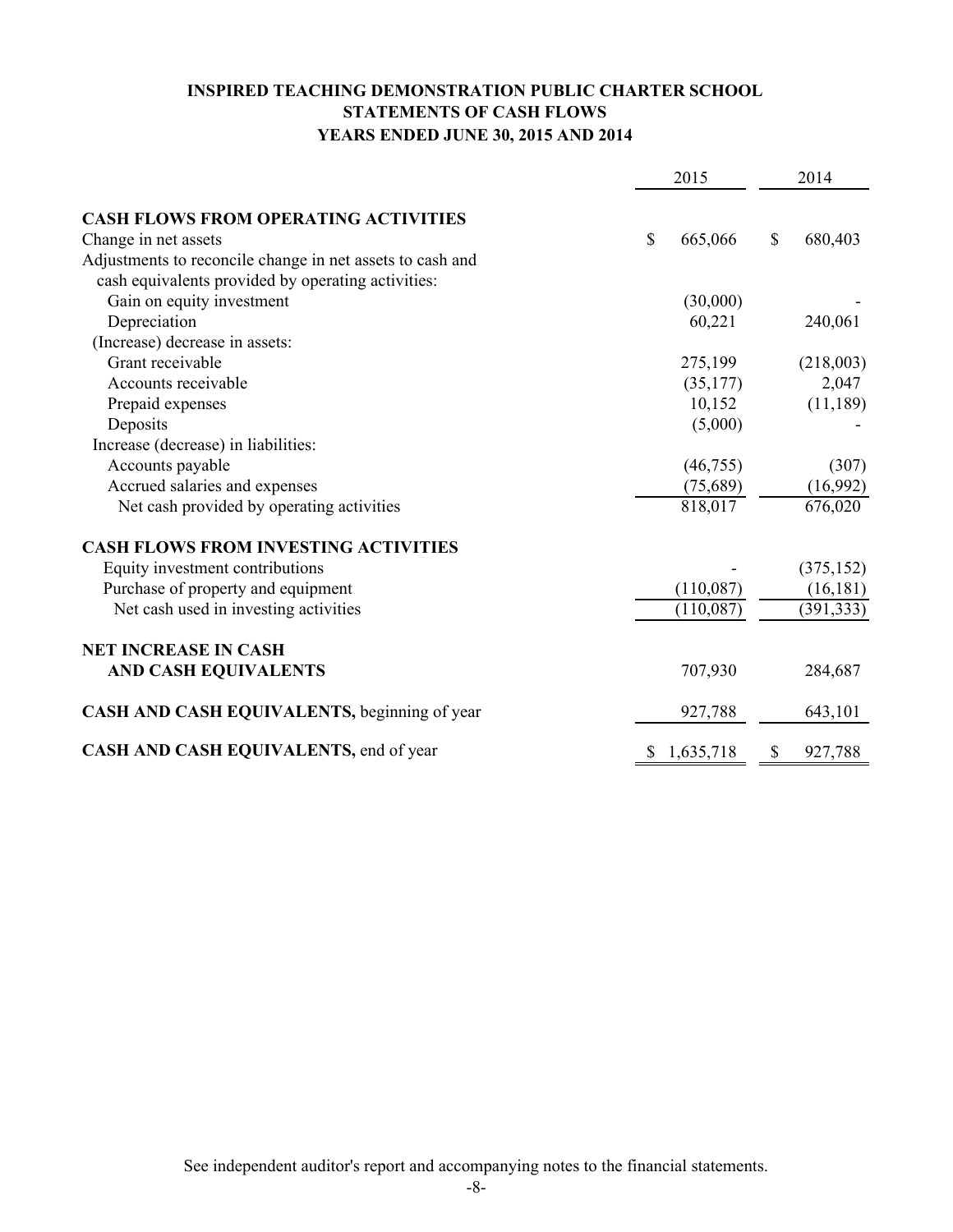## NOTE A – ORGANIZATION AND NATURE OF BUSINESS

#### **Organization**

At the Inspired Teaching Demonstration Public Charter School (the "School"), a professional learning community of master teachers and teacher residents ensure that a diverse group of students achieve their potential as accomplished learners, thoughtful citizens, and imaginative and inquisitive problem solvers through a demanding, inquiry-based curriculum. The defining characteristic of the school is a professional learning community focused on a progressive, constructivist approach to teaching and learning based on the research on how the brain works and how children learn. The School is organized to meet two related, mutually reinforcing primary goals: to provide an excellent education for students, and to provide excellent teacher preparation and professional development for new teachers and teacher leaders.

The School implements the philosophy and instructional methodology of Center for Inspired Teaching. Center for Inspired Teaching is a District of Columbia based educational organization that has served DC's teachers and students since 1995, with the goal of ensuring that teachers make the most of children's innate desire to learn. The School is a leader in improving the way teachers are trained and students are educated in DC and beyond. As a demonstration school, the school invites and receives visitors from around the globe. Annually, the School welcomes dozens of visitors from the DC education community, as well as those influential in education policy nationwide.

Dominant methods of instruction include inquiry-based methods and active learning approaches, where the teacher serves as facilitator and coach to support student learning. Instruction includes an emphasis on social-emotional learning, and classrooms are characterized by student-centered organizational styles such as differentiated instruction, collaborative groups, and child-initiated play. The standards-based curriculum and student goals are centered on the 4 I's: intellect, inquiry, imagination, and integrity.

#### NOTE B – SUMMARY OF SIGNIFICANT ACCOUNTING POLICIES

#### Basis of Accounting

The School's financial statements are prepared on the accrual basis of accounting. Therefore, revenue and related assets are recognized when earned and expenses and related liabilities are recognized as the obligations are incurred.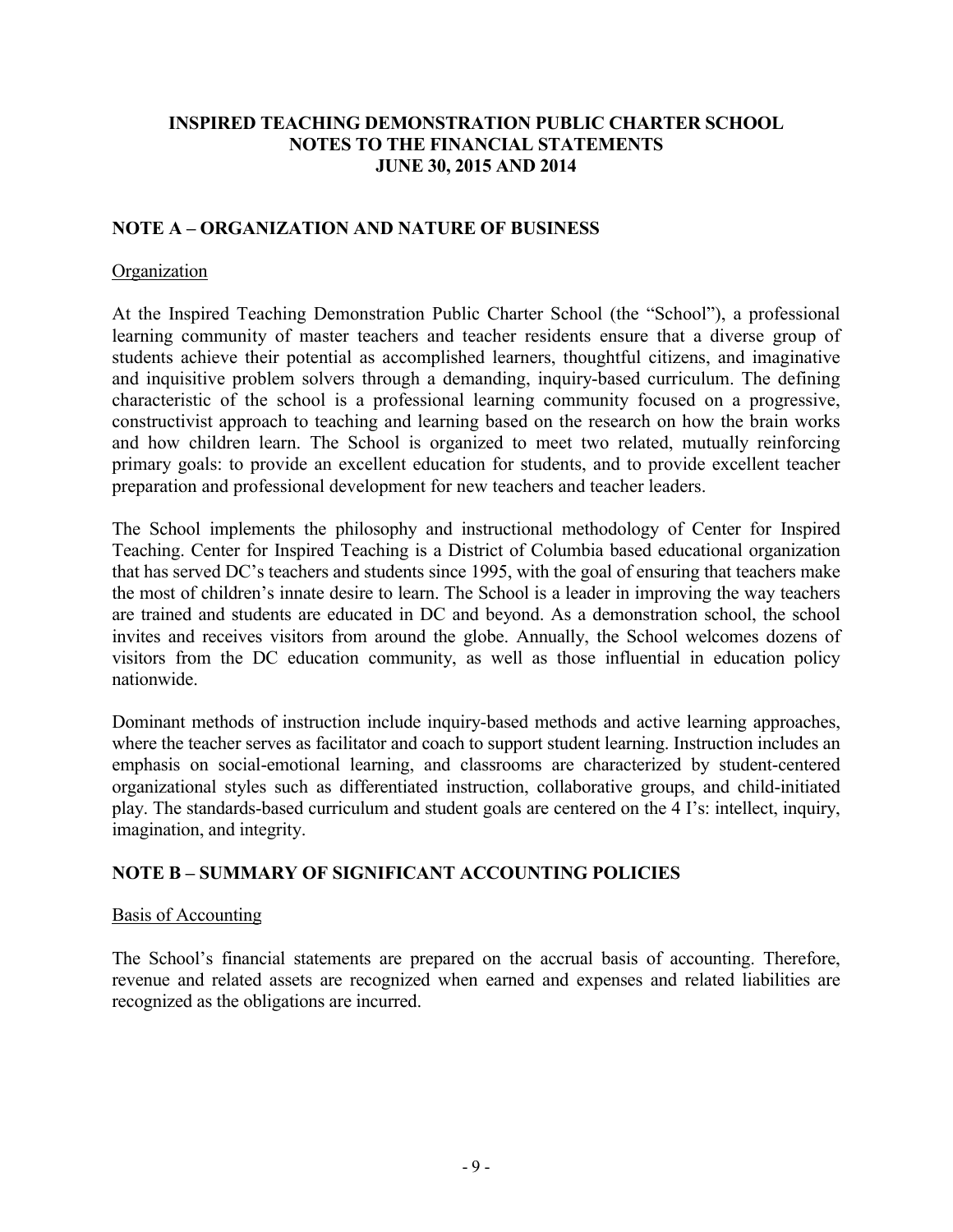## NOTE B – SUMMARY OF SIGNIFICANT ACCOUNTING POLICIES - continued

#### Basis of Presentation

Financial statement presentation follows Financial Accounting Standards Board (FASB) Accounting Standards Codification (ASC) Topic Not-for-Profit Entities. In accordance with the topic, the School is required to report information regarding its financial position and activities according to three classes of net assets. Accordingly, the net assets of the School and changes therein are classified and reported as follows:

Unrestricted Net Assets – Net assets not subject to donor-imposed stipulations.

Temporarily Restricted Net Assets – Net assets subject to donor-imposed stipulations that may or will be met by either actions of the School and/or the passage of time. For the year ended June 30, 2015 and 2014, temporarily restricted net assets totaled \$17,114 and \$21,310, respectively, for technology purposes.

Permanently Restricted Net Assets – Net assets subject to donor-imposed stipulations that they be maintained permanently by the School. There were no permanently restricted net assets during the years ended June 30, 2015 and 2014.

#### Cash and Cash Equivalents

For the purposes of the statement of cash flows, the School considers all highly liquid debt instruments purchased with an original maturity of less than three months and money market funds to be cash equivalents.

#### Grants and Accounts Receivable

Grants and accounts receivable are recorded when billed and represent claims against third parties that will be settled in cash. Grants receivable are reported net of an allowance for doubtful accounts, if any. The allowance for doubtful accounts, if any, is estimated based on historical collection trends, the age of outstanding receivable and existing economic conditions. If actual experience changes, revisions to the allowance may be necessary. Past due grants receivable are written off when internal collection efforts have been unsuccessful in collecting the amount due. As of June 30, 2015 and 2014, the majority of the receivables are due from governmental agencies. Due to the nature of funding from the federal government and the District of Columbia, management believes that all receivables will be collected. Therefore, no allowance for doubtful accounts has been recorded.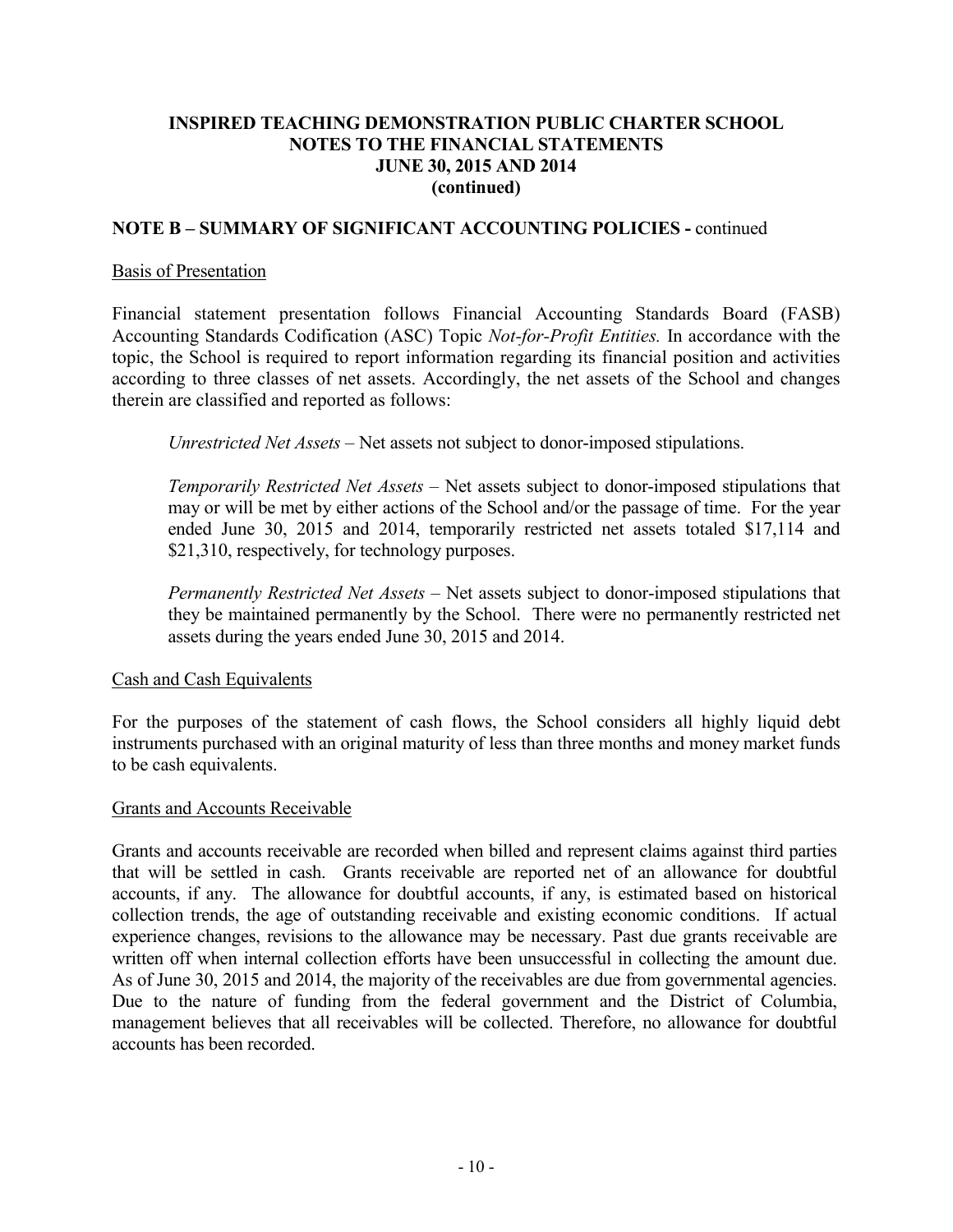#### NOTE B – SUMMARY OF SIGNIFICANT ACCOUNTING POLICIES - continued

#### Equity Investment

The School owns 38% interest in Shaed School, LLC (the "LLC"). Shaed School, LLC, is a limited liability company formed in the District of Columbia during May 2014 for the purpose of providing leasing arrangements for the School's facility.

#### Property and Equipment

Property and equipment are carried at cost or, if donated, at the approximate fair value at the date of donation. The School capitalizes all expenditures for property and equipment over \$1,000. Depreciation is computed, using the straight line method, over the estimated useful lives of the assets, which ranges from 3 to 7 years. When assets are sold or otherwise disposed of, the asset and related accumulated depreciation and amortization are removed from the accounts, and any remaining gain or loss is included in operations. Repairs and maintenance are charged to expense when incurred.

#### Grants and Contributions

Grants and contributions received are recorded as unrestricted, temporarily restricted or permanently restricted support, depending on the existence and/or nature of any donor restrictions. When a restriction expires (that is, when a stipulated time restriction ends or the purpose of the restriction is accomplished), temporarily restricted net assets are reclassified to unrestricted net assets and reported in the statement of activities as net assets released from restrictions. Restricted contributions whose restrictions are met in the same reporting period are shown as unrestricted contributions.

Grant revenues are received primarily from the District of Columbia government. The grants are subject to audit by the grantor agencies. Such audits could result in a request for reimbursement by the agency for expenditures disallowed under the terms and conditions of the appropriate grantor. No provision for possible adjustment has been made in the accompanying financial statements because, in the opinion of management, such adjustment, if any, would not have a material effect on the financial statements.

#### Program Service Fees

Activity fees are recognized at the time of the activity. This revenue represents amounts collected from students for, but not restricted to, field trips, meals, camps and other school related activities.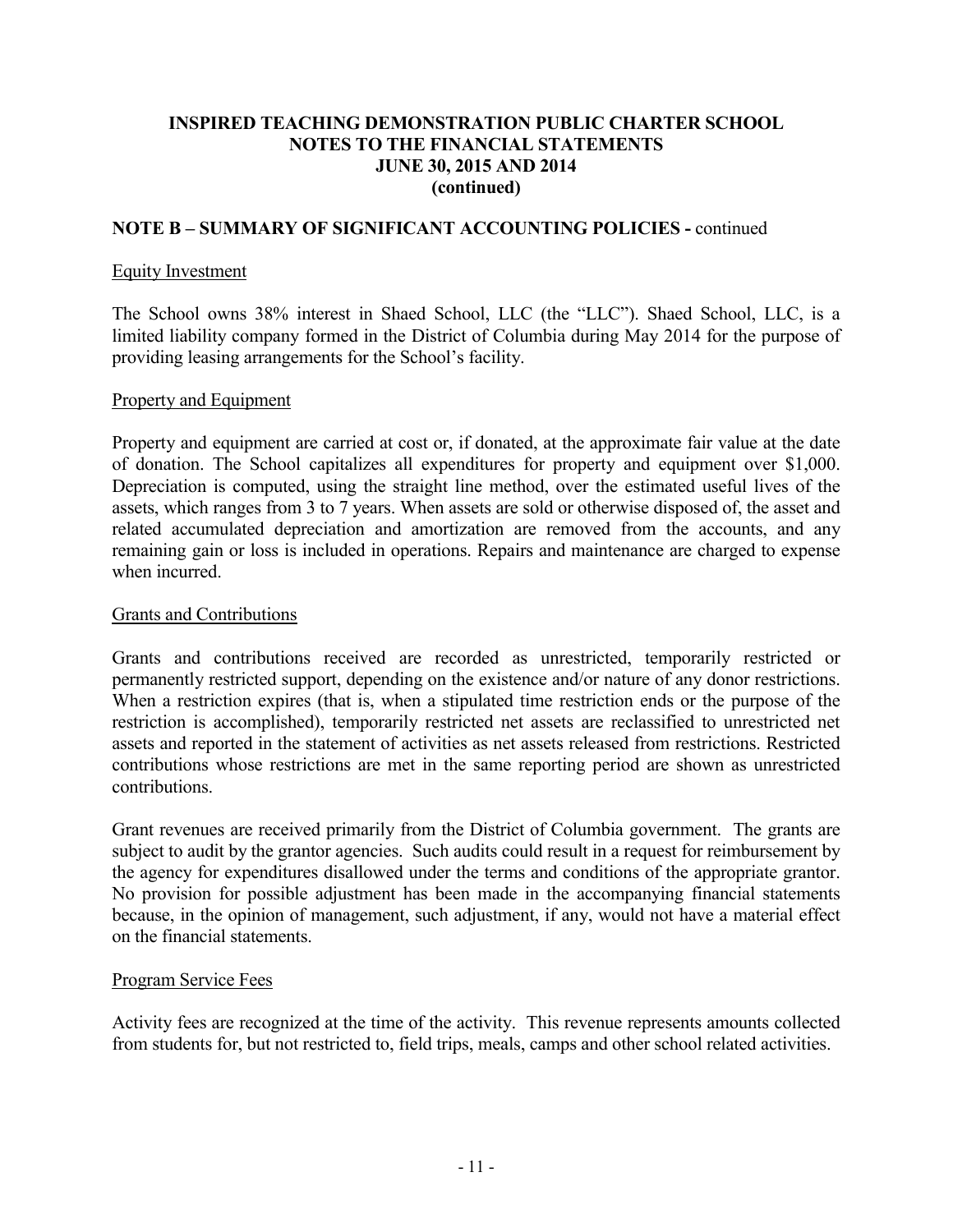## NOTE B – SUMMARY OF SIGNIFICANT ACCOUNTING POLICIES - continued

#### Donated Services and Material

Donated services and material are recognized at fair market value at the date of the donation.

#### Uses of Estimates

The preparation of financial statements in conformity with accounting principles generally accepted in the United States of America requires management to make certain estimates and assumptions. These estimates affect the reported amounts of assets and liabilities, the disclosure of contingent assets and liabilities at the date of the financial statements, and the reported amounts of revenue and expenses during the reporting period. Actual results could differ from these estimates.

#### Functional Expenses

The costs of providing the School's various programs and supporting services have been summarized on a functional basis in the accompanying statement of activities. Accordingly, certain costs have been allocated among the programs, fundraising and supporting services benefited.

#### Reclassifications

Certain accounts in the prior year financial statements have been reclassified for comparative purposes to conform to current year presentation. Such reclassification had no effect on the previously reported net assets or change in net assets.

#### NOTE C – INCOME TAXES

The School qualifies as a tax exempt organization under Section  $501(c)(3)$  of the Internal Revenue Code. In addition, The School is classified as an entity that is not a private foundation under Section 509(a)(1).

The School has adopted the accounting of uncertainty in income taxes as required by the Income Taxes topic of the FASB ASC. This topic requires the School to determine whether a tax position is more likely than not to be sustained upon examination by the applicable taxing authority, including resolution of any related appeals or litigation processes, based on the technical merits of the position. The tax benefit to be recognized is measured as the largest amount of benefit that is more than fifty percent likely of being realized upon ultimate settlement which could result in the School recording a tax liability that would reduce its net assets.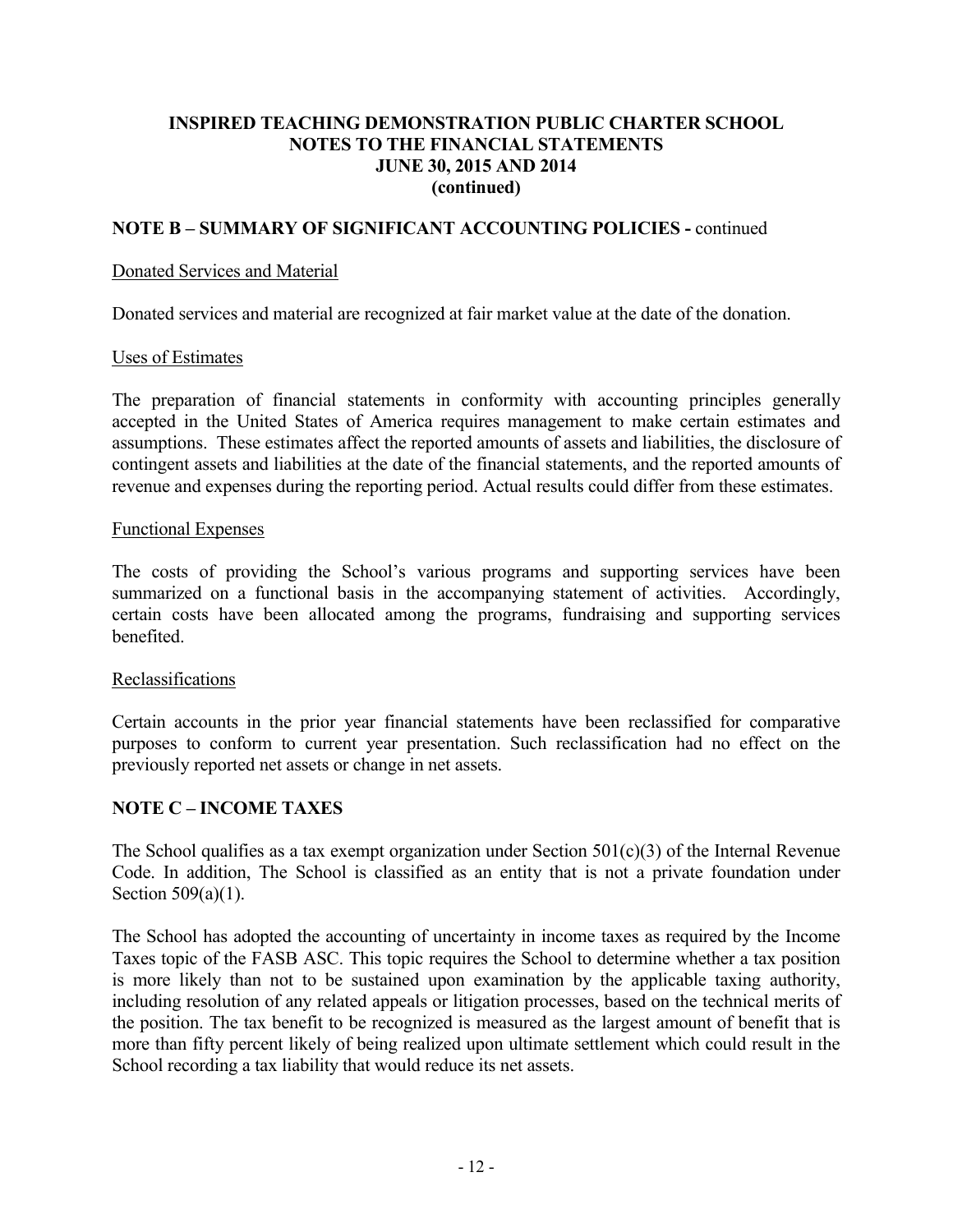#### NOTE C – INCOME TAXES - continued

The School has analyzed its tax positions, and has concluded that no liability for unrecognized tax benefits should be recorded related to any uncertain tax positions taken on returns filed for open tax years (2011-2013), or expected to be taken in its 2014 tax return. The School is not aware of any tax positions for which it believes that there is a reasonable possibility that the total amounts of unrecognized tax benefits will change materially in the next twelve months.

Shaed is a District of Columbia limited liability company which elected to be treated as a partnership for income tax reporting purposes and, therefore, is not subject to federal income tax.

## NOTE D – PROPERTY AND EQUIPMENT

The following is a summary of property and equipment at June 30:

|                               | 2015 |            | 2014 |            |  |
|-------------------------------|------|------------|------|------------|--|
| Furniture and equipment       | \$   | 55,841     | \$   | 54,054     |  |
| Computers                     |      | 92,799     |      | 68,167     |  |
| Website                       |      | 4,500      |      | 4,500      |  |
| Leasehold improvements        |      | 83,669     |      | 411,837    |  |
|                               |      | 236,809    |      | 538,558    |  |
| Less accumulated depreciation |      | (101, 433) |      | (453, 048) |  |
| Property and equipment, net   | S    | 135,376    | S    | 85,510     |  |

Depreciation expense for the year ended June 30, 2015 and 2014 was \$60,221 and \$240,061 respectively.

# NOTE E – LEASE COMMITMENTS

In July 2012, the School entered into a lease for space at a facility with an expiration date of July 31, 2014. Rent expense for facilities for the year ended June 30, 2014 was \$557,904. Prior to the expiration of the lease for facility space, the School entered into a lease agreement for new space beginning August 1, 2014. The lease is for a term of five years. Lease payments are determined on an annual basis and is calculated by the number of students enrolled on each census date beginning each October multiplied by the per pupil facilities allowance received from the District of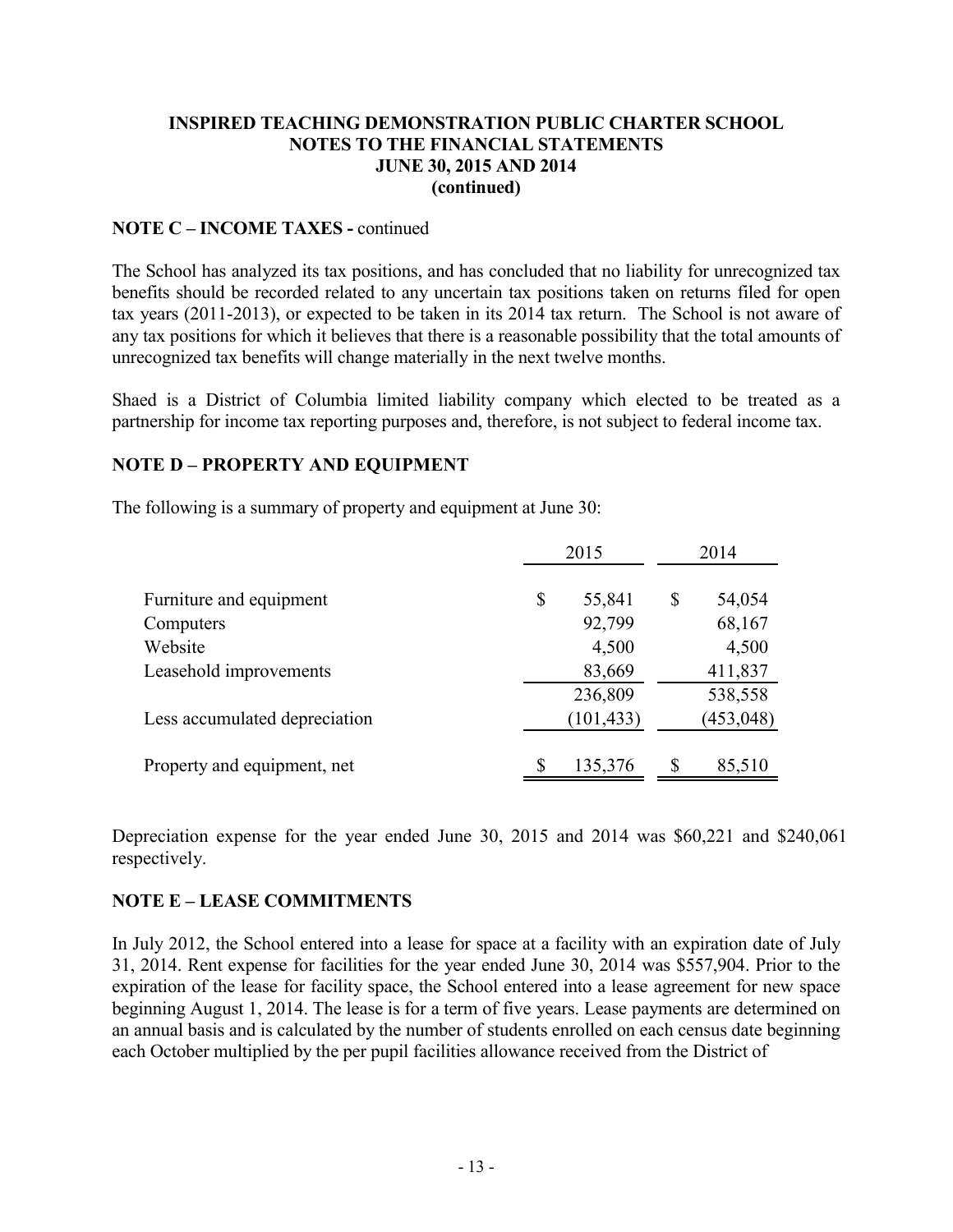## NOTE E – LEASE COMMITMENTS – continued

Columbia. Accordingly, the School cannot reasonably estimate its future minimum lease liability under the terms of the lease. Rent expense for this facility for year ended June 30, 2015, totaled \$1,020,316.

The School also has a lease on certain equipment. The equipment lease was signed in September 2011, and has an expiration date of December 2016. Rent expense for the equipment lease and services for the years ended June 30, 2015 and 2014 was \$14,959 and \$8,501, respectively. Future minimum lease payments for the equipment lease are \$5,556 and \$2,315, for the years ending June 30, 2016 and 2017, respectively.

## NOTE F – INVESTMENT IN LIMITED LIABILITY COMPANY

As of May 2014, the School is a member of and has a 38% interest in Shaed School, LLC (the "LLC"). The purpose of Shaed School, LLC is to hold, renovate, remodel, rent, operate, manage, maintain, improve, repair, sell finance and refinance the property at 301 Douglas Street, NE, Washington, DC, where the School operates. At the formation of the LLC, on May 15, 2014, the School made an initial capital contribution of \$375,152. The School uses the Equity method to account for its investments. As of June 30, 2015, the School's investment in the LLC totaled \$405,152.

# NOTE G – RELATED PARTY TRANSACTIONS

As of May 2014, The School entered into a full service sublease agreement with Shaed School, LLC for the period August 1, 2014 through June 30, 2019. Per the agreement the LLC subleases a portion of the building at 301 Douglas Street, Washington, to the School and the School pays monthly rent to the LLC to cover rent, utilities, building engineering, maintenance and repairs, landscape maintenance and security monitoring. For the year ended June 30, 2015, rent paid to the LLC totaled \$978,608.

# NOTE H – DONATED SERVICES AND MATERIALS

The School received \$72,884 of donated services and \$49,100 of donated goods for the year ended June 30, 2015. The School received \$31,268 of donated services and \$7,190 of donated goods for the year ended June 30, 2014. Contributions of services are recognized if the services received create or enhance non-financial assets or require specialized skills, and are provided by individuals possessing those skills, and would typically need to be purchased if not provided by donation. Contributions services and promises to give services that do not meet the above criteria are not recognized.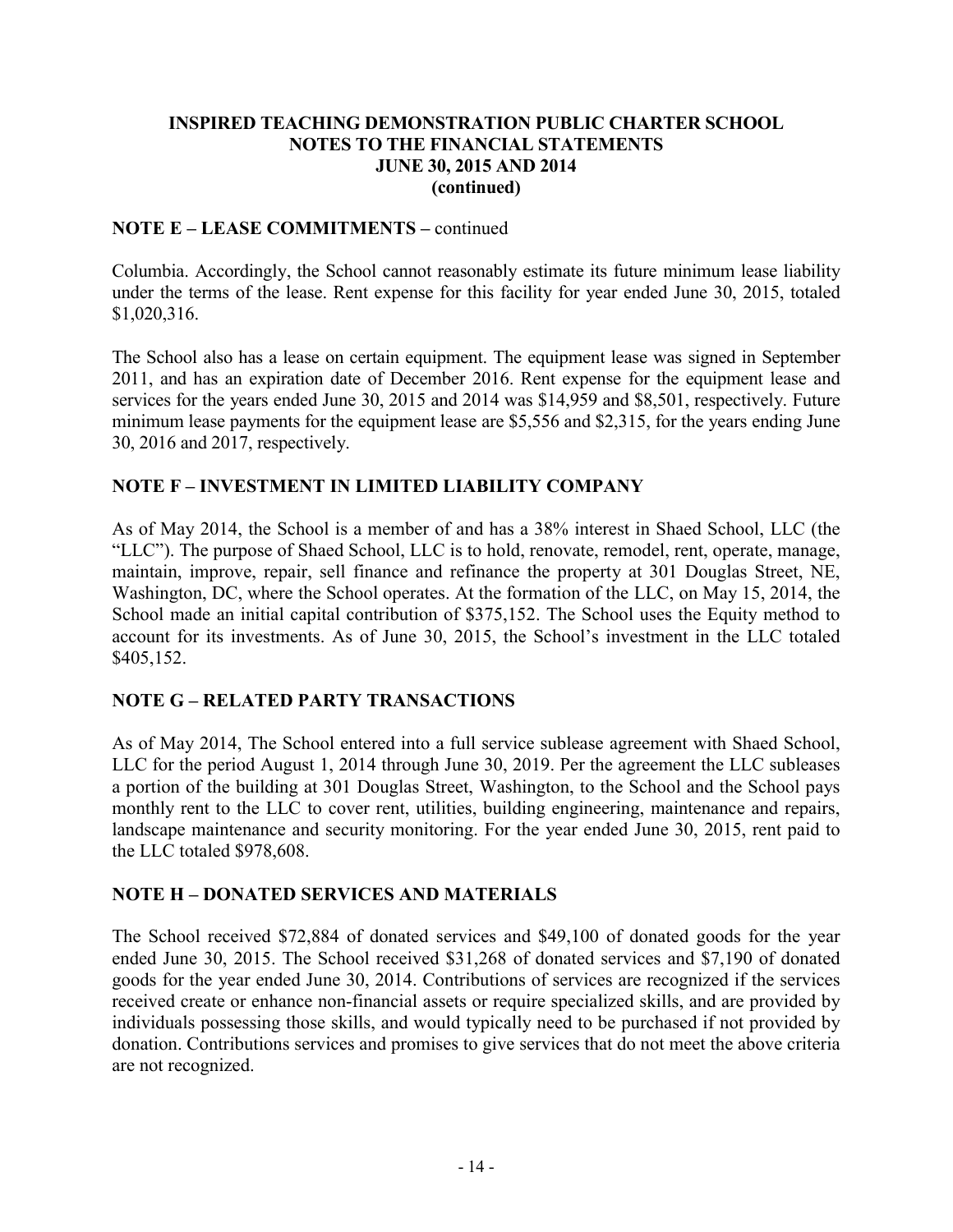#### NOTE I – PENSION PLAN

The Inspired Teaching School 403(b), (the "Plan"), was established for all employees who are at least 21 years of age. Eligible employees can become participants on the first day of the month following the completion of eligibility requirements but are not eligible for the employer match until they have completed one year of employment. Employees may make elective deferral from their eligible earnings, up to the amount allowed by the Internal Revenue Service. The School matches are discretionary. For the years ended June 30, 2015 and 2014, pension expense totaled \$15,579 and \$9,819, respectively.

## NOTE J – CONCENTRATIONS

The School is supported primarily by local and federal appropriations and grants. For the years ended June 30, 2015 and 2014, 95% and 88%, respectively, of the total revenue was provided by one local government agency. Reduction of this source of support would have a significant impact on the School's programs and activities. The geographical area of clients served is Ward 5 of the District of Columbia. As of June 30, 2015 and 2014, the School had cash that exceeded federally insured limits by approximately \$1,332,000 and \$635,000, respectively. Management has evaluated the financial institutions and does not believe it is exposed to any significant credit risk.

# NOTE K – AVERAGE COST PER STUDENT

For the years ended June 30, 2015 and 2014, the average cost per student was \$15,616 and \$15,209, respectively. This is calculated by dividing total noncapital expenditures by the School's full-time student enrollment.

# NOTE L – SUBSEQUENT EVENTS

In accordance with FASC ASC Topic on subsequent events, the School evaluated subsequent events through the date of the auditor's report, which is the date these financial statements were available to be issued. There were no material subsequent events that required recognition or additional disclosure in these financial statements.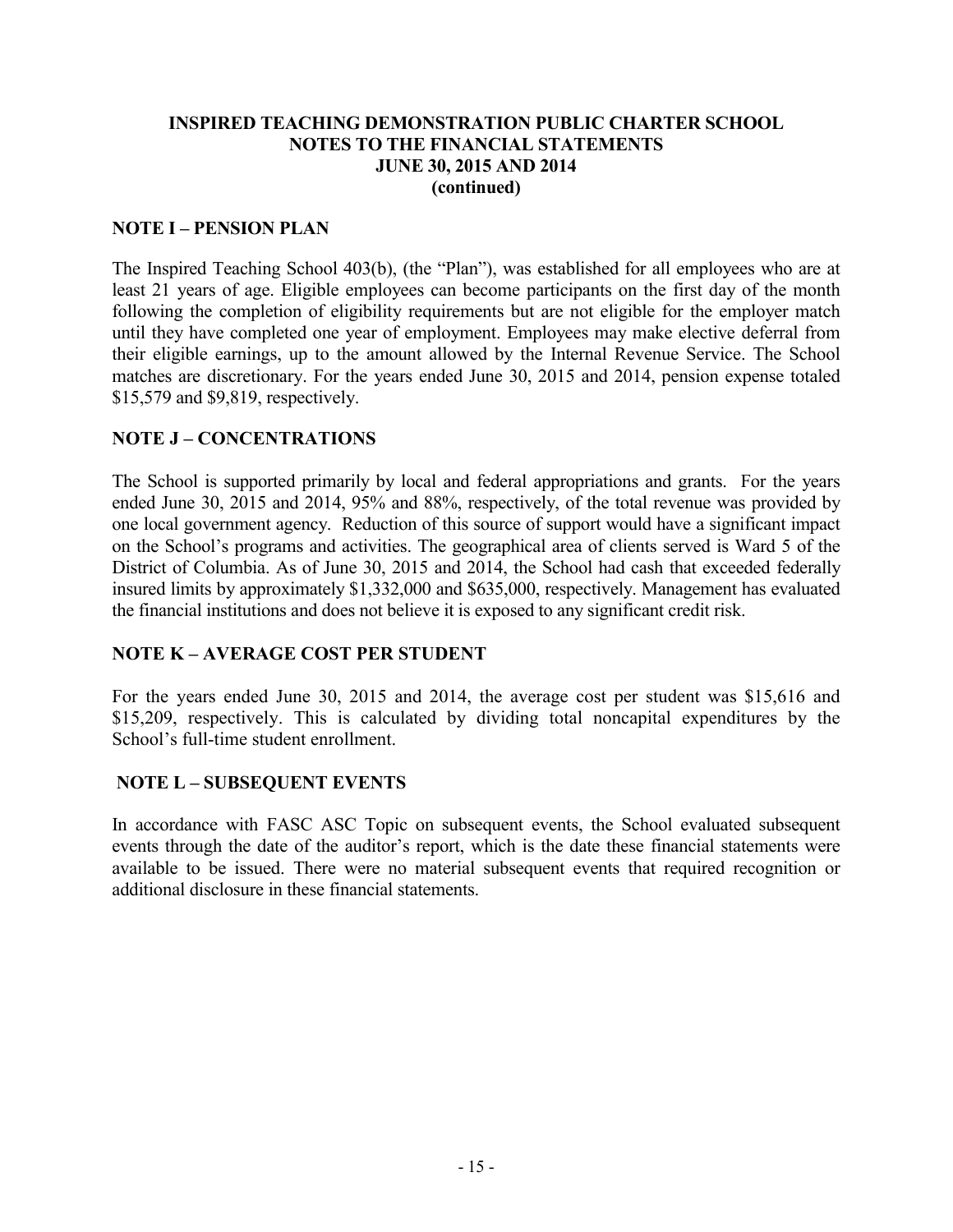

# INDEPENDENT AUDITOR'S REPORT ON INTERNAL CONTROL OVER FINANCIAL REPORTING AND ON COMPLIANCE AND OTHER MATTERS BASED ON AN AUDIT OF FINANCIAL STATEMENTS PERFORMED IN ACCORDANCE WITH GOVERNMENT AUDITING STANDARDS

To the Board of Directors of Inspired Teaching Demonstration Public Charter School Washington, DC

We have audited, in accordance with the auditing standards generally accepted in the United States of America and the standards applicable to financial audits contained in the Government Auditing Standards issued by the Comptroller General of the United States, the financial statements of Inspired Teaching Demonstration Public Charter School, (a nonprofit organization), (the "School"), which comprise the statement of financial position as of June 30, 2015, and the related statements of activities, functional expenses, and cash flows, for the year then ended, and the related notes to the financial statements, and have issued our report thereon dated October 21, 2015.

## Internal Control Over Financial Reporting

In planning and performing our audit of the financial statements, we considered the School's internal control over financial reporting (internal control) to determine the audit procedures that are appropriate in the circumstances for the purpose of expressing our opinion on the financial statements, but not for the purpose of expressing an opinion on the effectiveness of the School's internal control. Accordingly, we do not express an opinion on the effectiveness of the School's internal control.

A deficiency in internal control exists when the design or operation of a control does not allow management or employees, in the normal course of performing their assigned functions, to prevent, or detect and correct, misstatements on a timely basis. A material weakness is a deficiency, or a combination of deficiencies, in internal control, such that there is a reasonable possibility that a material misstatement of the entity's financial statements will not be prevented, or detected and corrected on a timely basis. A *significant deficiency* is a deficiency, or a combination of deficiencies, in internal control that is less severe than a material weakness, yet important enough to merit attention by those charged with governance.

Our consideration of internal control was for the limited purpose described in the first paragraph of this section and was not designed to identify all deficiencies in internal control that might be material weaknesses or significant deficiencies. Given these limitations, during our audit we did not identify any deficiencies in internal control that we consider to be material weaknesses. However, material weaknesses may exist that have not been identified.